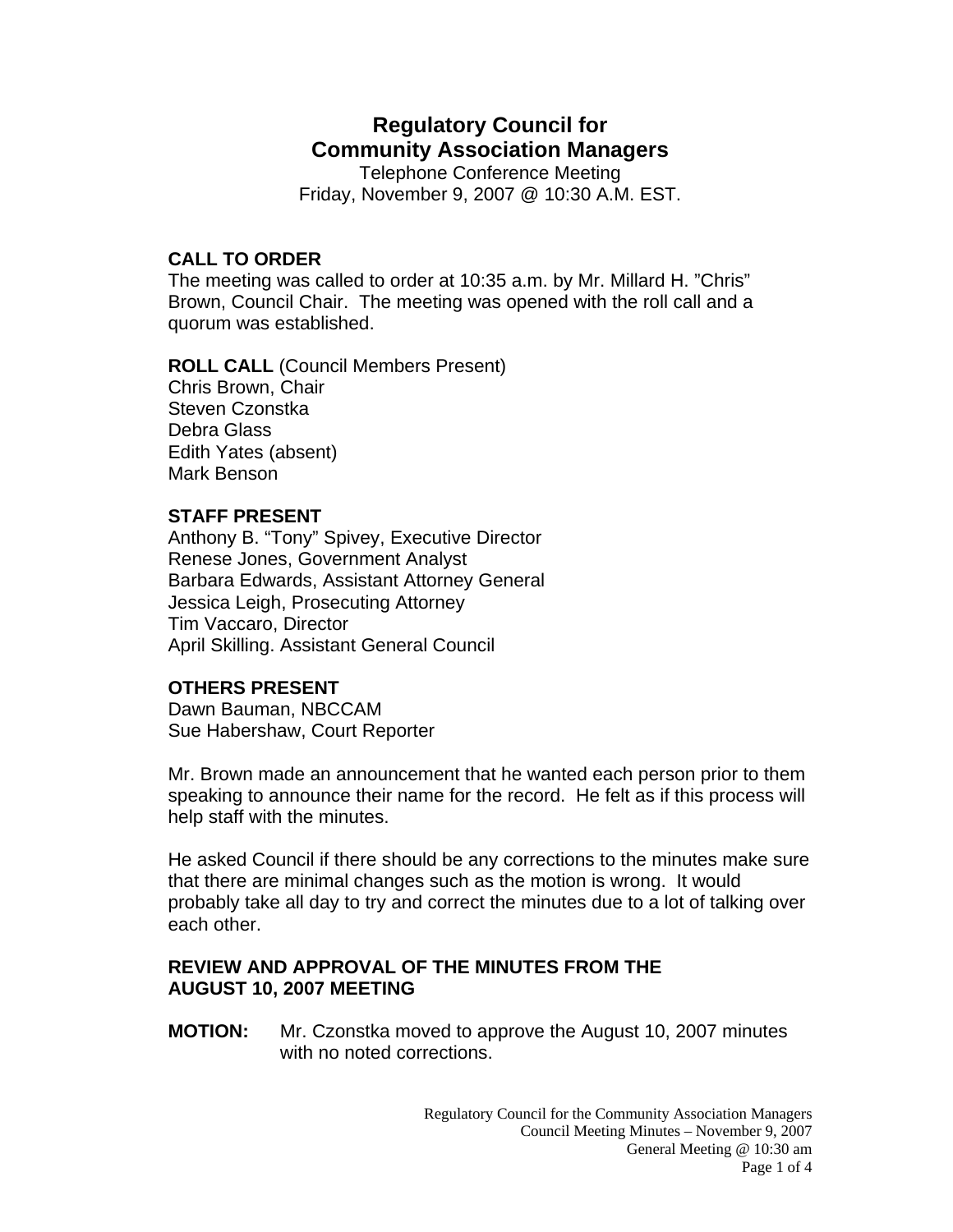**SECOND:** Ms. Glass seconded the motion.

Motion passed 3 in favor (Mr. Brown, Mr. Czonstka & Ms. Glass) and 1 opposed (Mr. Benson).

### **CHAIR REPORT**

No Report.

#### **COUNCIL COUNSEL REPORT**

Ms. Edwards stated that it is very important that one person talk at a time or the court reporter will not be able to transcribe this meeting.

There are no rules in the hopper.

#### **PROSECUTING ATTORNEY REPORT**

Ms. Leigh provided Council with the information they requested of her during the August 10, 2007 meeting. The board requested a list of all the LicenseEase status codes for tracking, a spreadsheet of all the CAM compliant activities from July 1, 2006 through June 30, 2007, and a list of all the CAM cases received in the Legal Department from July 1, 2006 through June 30, 2007 and the cases current status within the Legal Department.

Ms. Edwards stated for the record that the board member training the Department held on behalf of Mr. Benson on November 8, 2007 was not a meeting for the general public. No other board members were involved in this training only Department staff.

Ms. Leigh will provide to Council at the next meeting a report that outlines the number of violations in legal via their status.

Ms. Leigh stated that she provided the council members with a memorandum dated October 19, 2007 which contained all the CAM cases located in the legal section and she gave a verbal report as follows:

Status 30 – In Legal

The report showed that there were 14 cases reported;

- Status 36 Administrative Complaint Filed The report showed that there was 1 case reported;
- Status 40 Awaiting Outside Action The report showed that there was 1 case reported;

Status 43 – Formal Hearing Requested The report showed that there were 5 cases reported;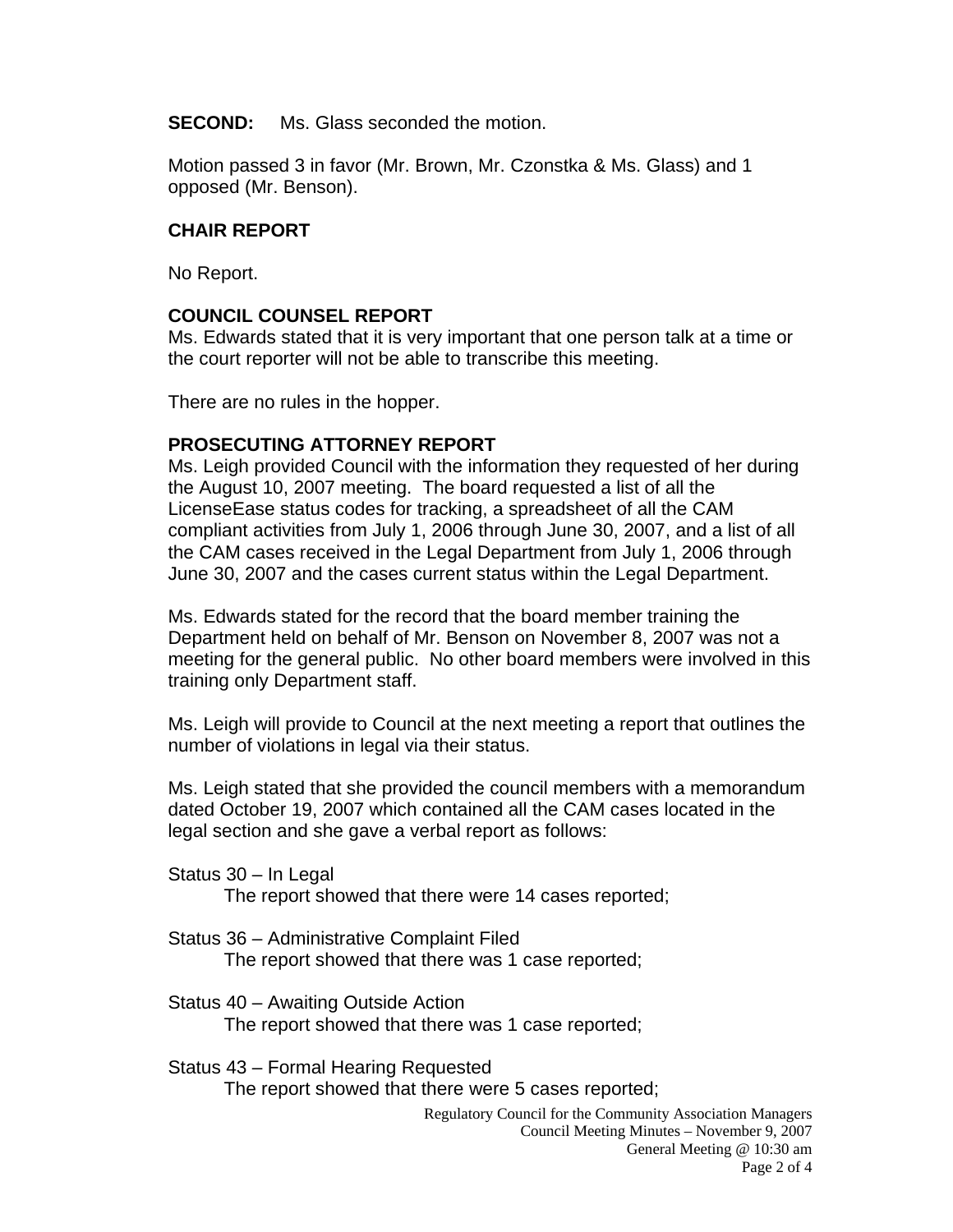Status 44 – Referred to DOAH The report showed that there was 1 case reported;

- Status 45 Sent to Expert/Consultant The report showed that there were 4 cases reported;
- Status 58 Case Considered Awaiting Final order The report showed that there was 1 case reported;
- Status 145 Pending Informal Hearing The report showed that there was 1 case reported;

There were a total of 28 open CAM cases in the legal department.

# **EXECUTIVE DIRECTOR'S REPORT**

Mr. Spivey reviewed the financial reports ending June 30, 2007. The unlicensed activity account showed a balance of \$126,167. The operating account showed a balance of \$1,546,871. He indicated that he had not been informed of any cash sweeps.

Regulation report added for information purposes only.

# **MR. BENSON REPORT**

Mr. Benson presented draft 6 of the unabridged proposed amendments to Part VIII, Chapter 468.431-438 Florida Statute for council to review the changes and make the necessary comments. He stated that he had already submitted it to several different associations, groups and interested parties for review. The Department will not include this bill as part of their packet.

Mr. Brown thanked Mr. Benson for the work he completed on the proposed amendments and expressed to him that it was very good. Mr. Brown indicated he had spoken with several members of the legislation to find out what would be required to have a bill pass. Council has been informed that if they submit a bill that included fees it will die.

The Council members are looking for a sponsor for this bill. Council members asked Mr. Benson to work with Ms. Edwards and come up with language for the Council to approve at the next meeting.

Motion: Mr. Benson made a motion to work with Ms. Edwards to amend the bill with the necessary changes and report back to the committee on December 6, 2007 via a telephone meeting.